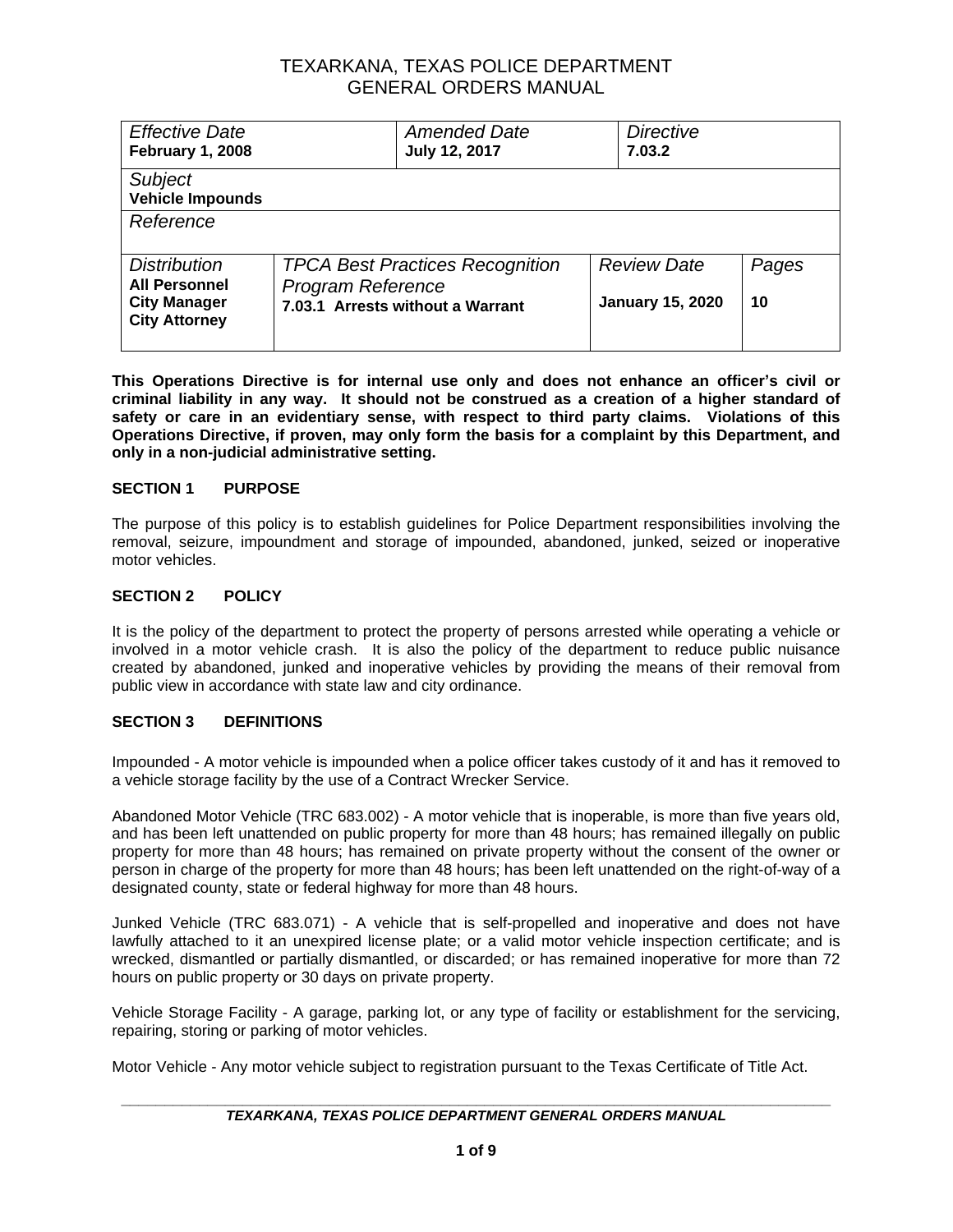| <b>Directive</b> | <b>Subject</b>   |
|------------------|------------------|
| 7.03.2           | Vehicle Impounds |

Public Nuisance - Junked vehicles, which are located in any place where they are visible from a public place or public right-of-way, are detrimental to the safety and welfare of the general public, tending to reduce the value of private property, to invite vandalism, to create fire hazards, to constitute an attractive nuisance creating a hazard to the health and safety of minors, and are detrimental to the economic welfare of the State by producing urban blight, which is adverse to the maintenance and continuing development of the City of Texarkana and such vehicles are therefore, declared to be a public nuisance.

Parking Notice - The adhesive backed decal used by the Department to give notice to vehicle owners that they are in violation of State Law and giving them a fixed time to correct the problem noted on the decal that is affixed to the abandoned, inoperative or junked vehicle, and to remove the vehicle from public view.

Impoundment Lot - Any vehicle storage facility located within the city limits of Texarkana, Texas used by a Contract Wrecker Service.

Contract Wrecker - Any Contract Wrecker Service company having a current contract with the City of Texarkana, Texas for conducting "non-consent" tows.

Consent Tow – Under Texas Transportation Code Section  $643.201(e)(2)$ , means any tow of a motor vehicle initiated by the owner or operator of the vehicle or by a person who has possession, custody, or control of the vehicle. The term does not include a tow of a motor vehicle initiated by a peace officer investigating a traffic crash or a traffic incident that involves the vehicle.

Non-consent Tow - As set forth in Texas Transportation Code Section 643.201(e) (4), means any tow of a motor vehicle that is not a consent tow. It includes tows of abandoned vehicles and vehicles seized by the department. Non-consent towed vehicles are impounded.

### **SECTION 4 PROCEDURES**

#### A. EXEMPTIONS

This Policy does not apply to:

- 1. A vehicle, or part thereof, which is completely enclosed within a building in a lawful manner where it is not visible from the street or other public or private property; or
- 2. A vehicle, or part thereof, which is stored or parked in a lawful manner on private property in connection with the business of a licensed vehicle dealer or a junkyard, if a trailer, occupied in a trailer park or other lawful place; or
- 3. A bona fide racing vehicle or antique vehicle which is stored on a duly licensed trailer or otherwise kept in such manner as not to allow undergrowth of weeds and brush, infestation by animals, or to create an attractive nuisance to minors.

#### B. IMPARTIALITY TOWARDS WRECKER SERVICES

No employee of the city at the scene of a traffic crash shall recommend to any person, directly or indirectly, either by word, gesture, sign or otherwise, the name of any particular wrecker service or vehicle repair company; nor shall any employee influence or attempt to influence in any manner the decision of any person in choosing or selecting a wrecker or vehicle repair service.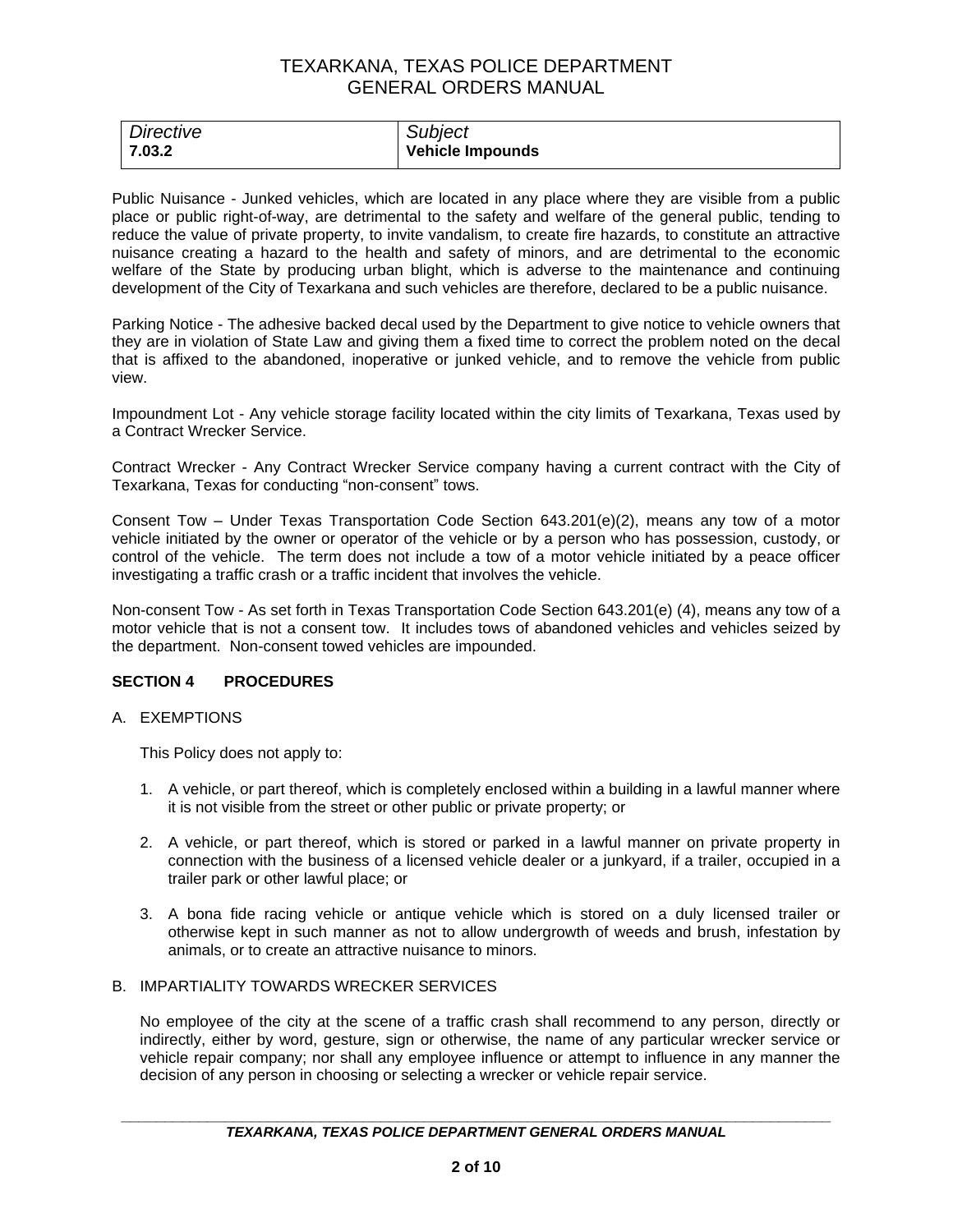| Directive | <b>Subject</b>          |
|-----------|-------------------------|
| 7.03.2    | <b>Vehicle Impounds</b> |

#### C. JUNKED OR INOPERABLE VEHICLES ON PRIVATE PROPERTY

Unless requested to assist the Code Enforcement Unit of the City's Inspections Department, or instructed by a superior officer, police officers will not enforce junked or inoperable vehicle statutes that apply to vehicles that are on private property. Police employees who become aware of these violations will refer the complaint to the Code Enforcement Unit.

#### D. IMPOUNDING VEHICLES: ARREST

- 1. Officers will cause vehicles to be impounded when the driver of the vehicle is arrested. Except in the following instances:
	- a. When the person arrested chooses to release his/her vehicle to a licensed passenger.
	- b. When the vehicle is parked at the arrested person's residence or the residence of a family member prior to arrest.
	- c. The owner of the vehicle is not the person arrested but is present to take the vehicle.
	- d. This is a "non-consent" tow and requires the completion of an Impounded Vehicle Report.
- 2. Prior to releasing a vehicle to a person in lieu of impoundment, the arresting officer will verify the person taking possession of the vehicle is a licensed driver and that there is proof of financial responsibility for the vehicle. The arresting officer will narrate in the arrest report that the arrested person voluntarily released the vehicle and will include the person's identity, correct address, telephone number and driver's license number with the state of issuance.
- 3. If the owner returns to his vehicle before the wrecker removes it, and he is going to move his vehicle, the officer should release the vehicle to him. This applies even if the wrecker has already hooked onto the vehicle. If the wrecker has hooked onto the vehicle prior to the owner returning to the vehicle, there will be a fee charged equal to one-half the regular charge.

#### E. IMPOUNDING VEHICLES: TRAFFIC HAZARDS

- 1. Vehicles that are traffic hazards shall be impounded. Examples include a vehicle that is inoperable and is left in a lane of traffic, a vehicle that is illegally parked in a roadway so that the roadway is obstructed, or a vehicle parked where prohibited by sign or by ordinance such as parking of a tractor trailer in residential areas.
- 2. Prior to calling for a Contract Wrecker, the officer shall attempt to locate the registered owner of the vehicle and advise them to remove the vehicle within a reasonable period depending on the facts of situation. If the owner or driver of the vehicle cannot be located or the person is unable to move the vehicle, the officer will request a Contract Wrecker to remove the vehicle.
- 3. This is a "non-consent" tow and requires the completion of an Impounded Vehicle Report.
- 4. If the owner returns to his vehicle before the wrecker removes it, and he is going to move his vehicle, the officer should release the vehicle to him. This applies even if the wrecker has already hooked onto the vehicle. If the wrecker has hooked onto the vehicle prior to the owner returning to the vehicle, there will be a fee charged equal to one-half the regular charge.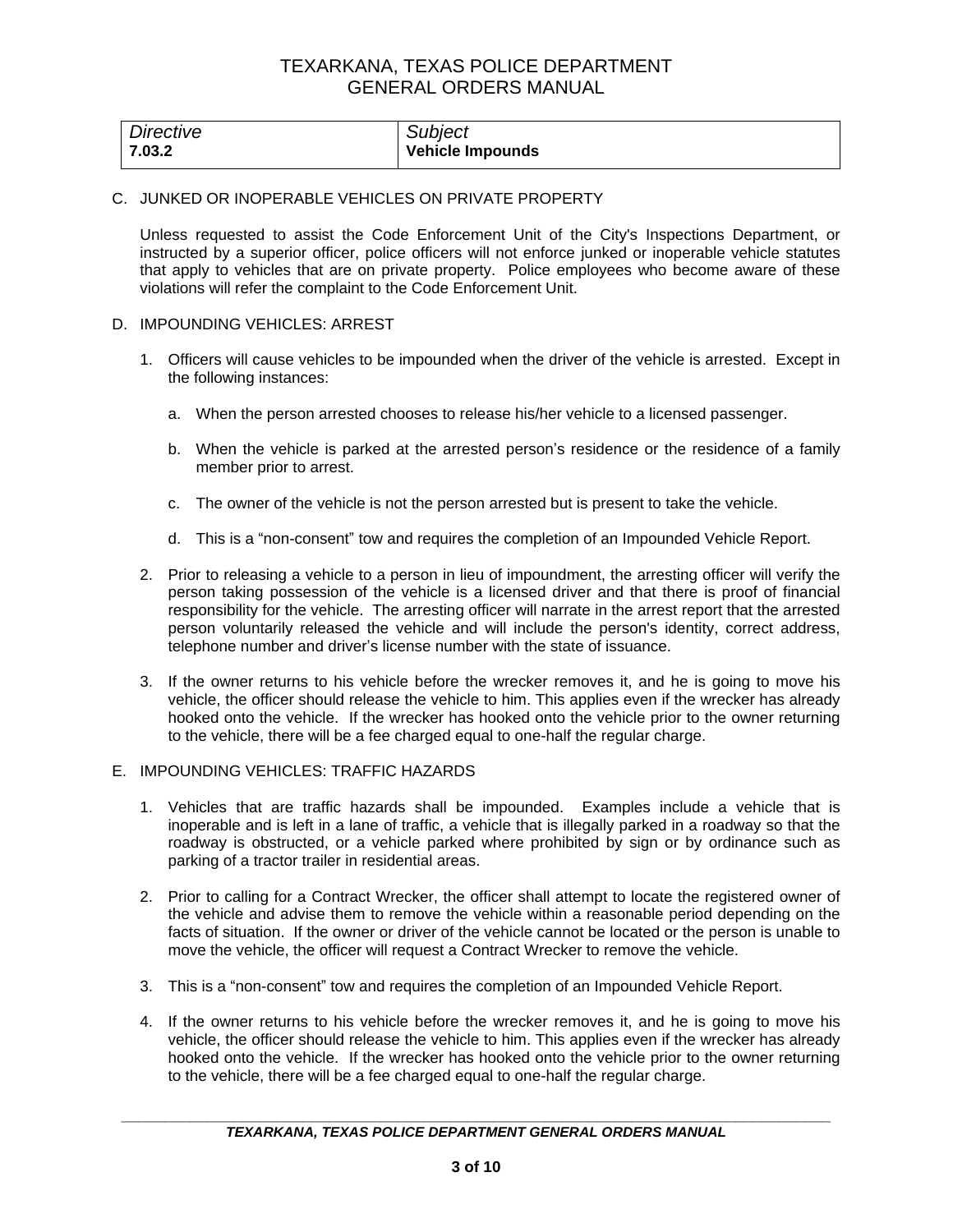| Directive | Subject                 |
|-----------|-------------------------|
| 7.03.2    | <b>Vehicle Impounds</b> |

- 5. The Contract Wrecker is responsible for following all further procedures as outlined in the Texas Transportation Code Section 683 regarding abandoned vehicles.
- F. IMPOUNDING VEHICLES: ABANDONED VEHICLES
	- 1. Vehicles that are determined to be abandoned as defined by this Directive shall be impounded following the listed procedure.
	- 2. An orange sticker is placed on the windshield of the vehicle and an Incident Number is generated and noted on the orange sticker.
	- 3. An officer that tags an abandoned, junked or inoperable vehicle is responsible for making a reasonable effort to notify the registered owner or lien holder at the time that the vehicle has be tagged for removal and will be removed after the lapse of 48 hours.
	- 4. Forty-eight hours after the officer places the orange sticker on the vehicle, he/she will be dispatched back to the location of the vehicle. If the vehicle remains at the location, the officer will cause vehicle to be towed from the location by a Contract Wrecker.
	- 5. If the officer causes the vehicle to be towed, a CCN will be generated. This is a "non-consent" tow and requires the completion of an Impounded Vehicle Report.
	- 6. If the owner returns to move his vehicle before the wrecker removes it, the officer should release the vehicle to him. This applies even if the wrecker has already hooked onto the vehicle. If the wrecker has hooked onto the vehicle prior to the owner returning to the vehicle, there will be a fee charged equal to one-half the regular charge.
	- 7. The Contract Wrecker is responsible for following all further procedures as outlined in the Texas Transportation Code Section 683 regarding abandoned vehicles.
- G. IMPOUNDING VEHICLES: MOTOR VEHICLE CRASH
	- 1. Vehicles involved in crashes shall be removed from the scene before the departure of the investigating officer. An exception would be a vehicle that can be safely and legally parked at the crash scene.
	- 2. The owner or driver of vehicle involved in a crash may request a specific wrecker service of their choice to tow his/her from the crash scene. If the driver or owner asks that the investigating officer recommend or call a wrecker, the officer will ask Communications to contact the On-Call Wrecker. In either of the above scenarios, the tow is a "consent tow" and no Impounded Vehicle Report would be required.
	- 3. If the owner or driver of the vehicle is not present or unable to request a wrecker, the officer will have the Contract Wrecker notified to respond to the scene and impound the vehicle for safekeeping.
	- 4. This is a "non-consent" tow and requires the completion of an Impounded Vehicle Report.
	- 5. Officers should accommodate the driver whose vehicle requires slight repair before it can be driven from the crash scene. The investigating officer will stand-by for a reasonable time (approximately fifteen (15) minutes) after completing the investigation. If after waiting the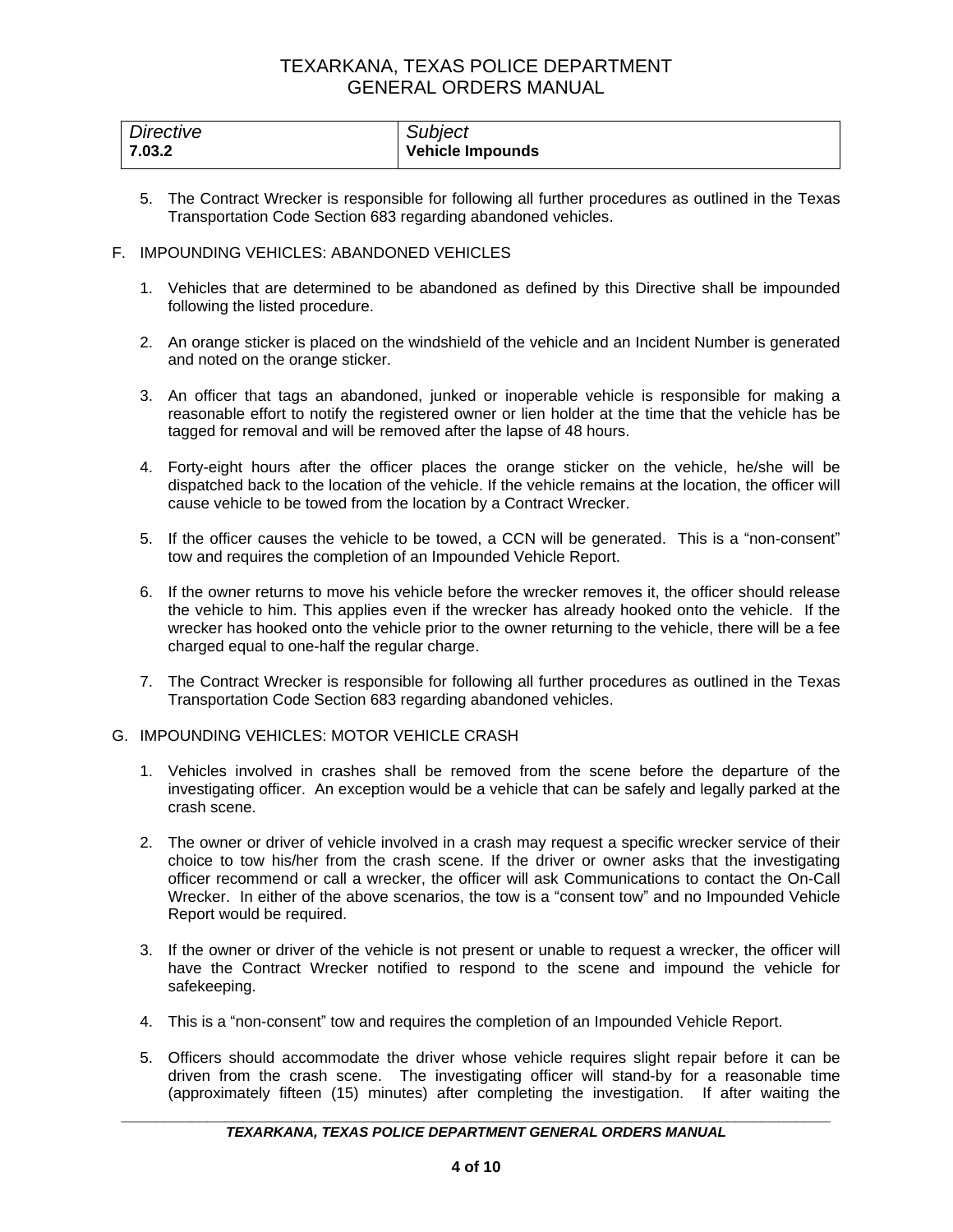| Directive | Subject                 |
|-----------|-------------------------|
| 7.03.2    | <b>Vehicle Impounds</b> |

reasonable time the vehicle is still not drivable, the officer will order the removal of the vehicle by the On-Call Wrecker or a wrecker of the driver's choice. An exception to this procedure would be a vehicle that is creating a traffic hazard, such as blocking a freeway or major roadway, in which case the vehicle is removed as soon as possible.

- 6. The operator of a vehicle involved in a crash may designate where his vehicle will be taken. The wrecker should deliver the wrecked vehicle to any destination provided those premises are open and the towing fee is paid.
- 7. Any vehicle involved in a crash originating on a public street that comes to rest on private property should be removed from that property.

### H. IMPOUNDING VEHICLES: RECOVERED STOLEN

- 1. The officer investigating a recovered stolen vehicle will make every effort to contact the owner of the recovered stolen vehicle so the owner can take possession of the vehicle to avoid impoundment.
- 2. The recovering officer shall process recovered stolen motor vehicles for latent prints before the vehicle is impounded or released to the owner, unless the owner requests the vehicle not be processed. A copy of the vehicle report will be forwarded to the Support Services Division - Investigations by placing a copy of the report in the Division's report box.
- 3. If arrests are made from a stolen vehicle and the officer releases the vehicle to the owner at the scene, the officer will inform the owner to contact Support Services Division - Investigations the next workday.
- 4. The owner may use any reasonable and legal means of transporting his vehicle from the recovery scene.
- 5. If the officer releases the vehicle to the owner, he will prepare a vehicle report. The investigating officer will forward a copy of all reports and all copies of teletypes in reference to the recovered stolen vehicle to the Support Services Division - Investigations.
- 6. If the owner is not available, the officer will notify the Contract Wrecker to respond to the scene and impound the vehicle.
- 7. This is a "non-consent" tow and requires the completion of an Impounded Vehicle Report.
- I. IMPOUNDING VEHICLES: EVIDENCE
	- 1. An officer may impound and retain a vehicle as physical evidence when they have probable cause to believe that the vehicle has been used in the commission of a crime, excluding a minor traffic offense.
	- 2. Under most circumstances, no search warrant is required to impound a vehicle from public property.
	- 3. If the vehicle to be impounded is on the suspect's property, an officer shall remain with the vehicle while a search warrant is obtained for the impoundment of the vehicle as evidence.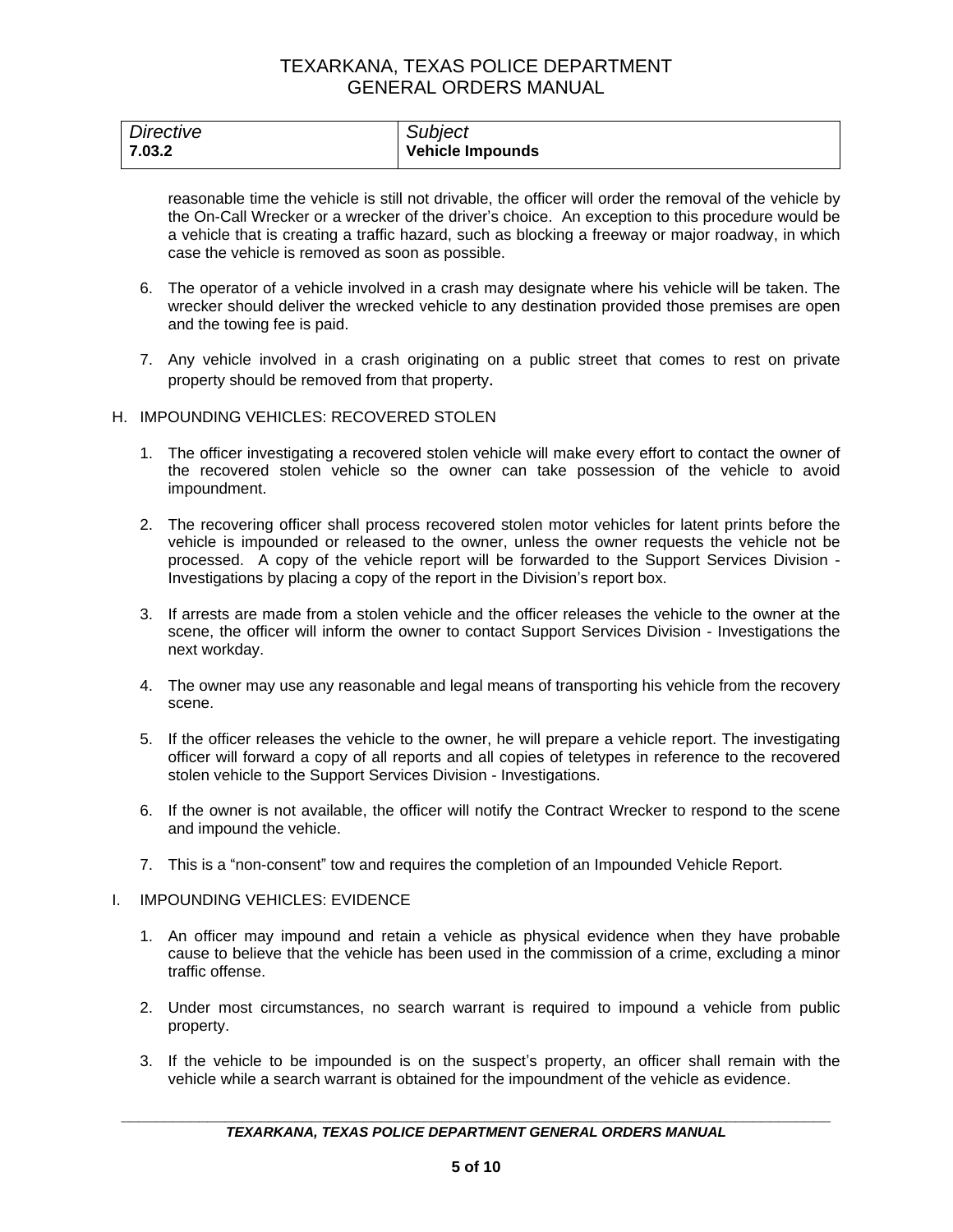| Directive | Subject                 |
|-----------|-------------------------|
| 7.03.2    | <b>Vehicle Impounds</b> |

- 4. If an officer impounds a vehicle that he/she believes could be used as physical evidence in a criminal proceeding, he/she will outline the reasons in the Vehicle Report. The officer shall put a copy of the report in the proper division's report box (Operations Division for traffic; Support Services Division - Investigations for criminal; Narcotics Unit for drugs). Vehicles impounded as evidence are stored at the Contract Wrecker facility.
- 5. Within forty-eight (48) hours of notification, the commander of the follow-up unit will decide if the vehicle is needed as evidence. It is the commander's responsibility to ensure that the Contract Wrecker Service personnel are notified to either release the vehicle or maintain custody of the vehicle.
- 6. This is a "non-consent" tow and requires the completion of an Impounded Vehicle Report.

### J. IMPOUNDING VEHICLES: FORFEITURE

- 1. An officer may seize or impound a vehicle that is contraband as defined by Article 59.01(2), of the Texas Code of Criminal Procedure, Chapter 59 Forfeiture of Contraband.
- 2. An officer impounding a vehicle under such authority will notify the Narcotics Unit by placing a copy of a complete report detailing the seizure and impoundment in the Narcotics Unit's box.
- 3. This is a "non-consent" tow and requires the completion of an Impounded Vehicle Report.
- 4. The Narcotics Unit Commander has the authority to make the decision as to whether to proceed with filing a forfeiture case on the seized vehicle.
- 5. The Narcotics Unit Commander is responsible for filing the forfeiture case on the seized vehicle with Criminal District Attorney.
- K. IMPOUNDING VEHICLES: FOR SAFEKEEPING
	- 1. When vehicles are located that do not meet the criteria established in the above sections Impounding Vehicles", "Impounding Vehicles: Motor Vehicle Crashes", "Impounding Vehicles: Recovered Stolen", "Impounding Vehicles: Evidence", and "Impounding Vehicles: Forfeiture", and there is a need to impound the vehicle for safe keeping, it is the responsibility of the officer to:
		- a. Check the vehicle for stolen. If stolen, follow the above-mentioned procedures.
		- b. If not reported stolen, cause the owner to be contacted.
		- c. If unable to locate or contact the owner, notify and advise a Shift Sergeant of the circumstances.
		- d. If Shift Supervisor authorizes the impoundment of the vehicle, include in the narrative of the incident report all details including the attempts to locate and contact the vehicle's owner. Note all damage, missing parts, and the name of the Shift Sergeant authorizing the impoundment.
	- 2. This is a "non-consent" tow and requires the completion of an Impounded Vehicle Report.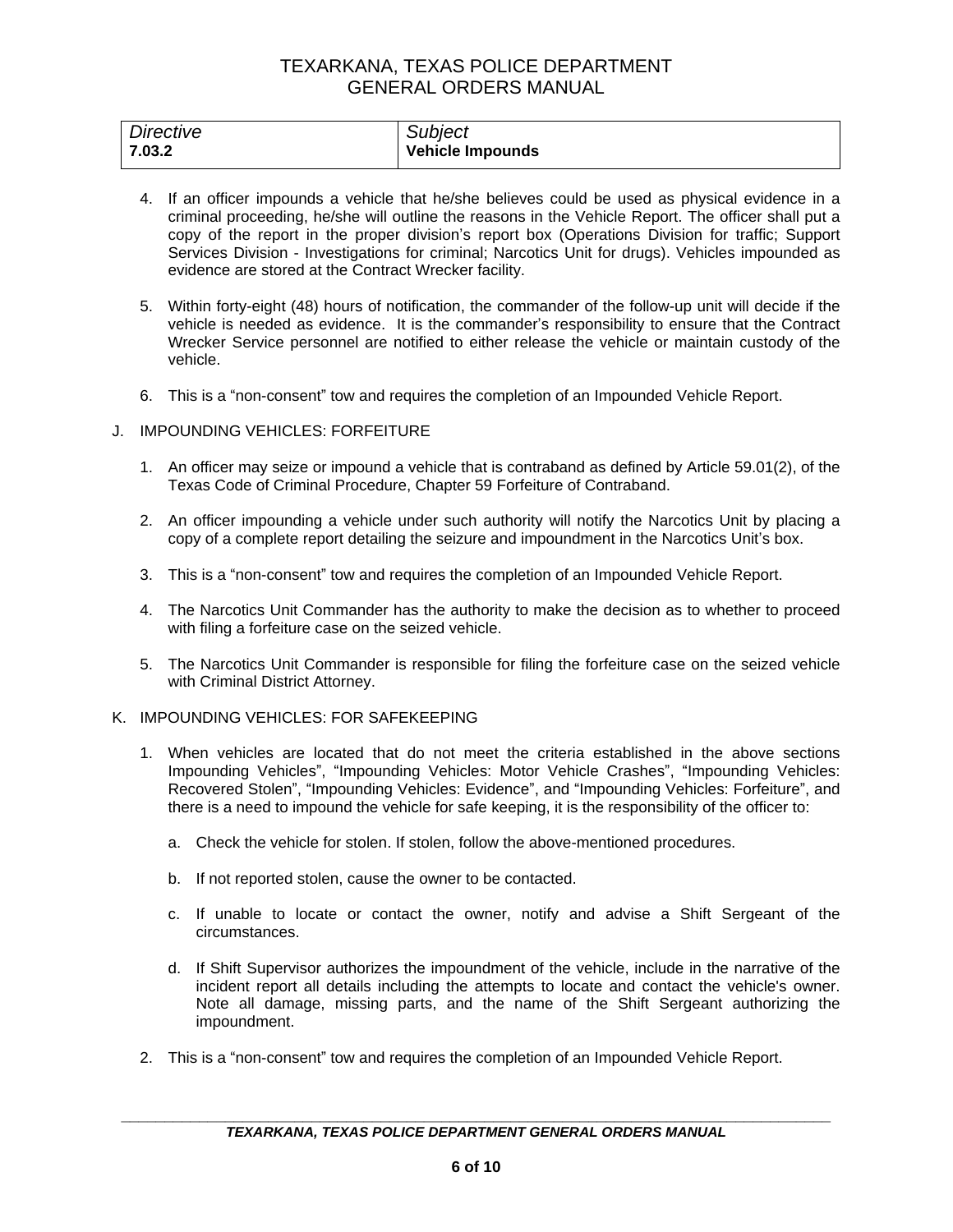| Directive | Subject                 |
|-----------|-------------------------|
| 7.03.2    | <b>Vehicle Impounds</b> |

3. It is the responsibility of a Shift Supervisor to either authorize or not authorize the impoundment of vehicles for safekeeping purposes based on the totality of circumstances involved.

## L. IMPOUNDING VEHICLES: OPERATION WITHOUT FINANCIAL RESPONSIBILITY

Chapter 601, Texas Transportation Code requires that a person must have financial responsibility established for a motor vehicle in order to operate it in this state. Section 44.23(d) of the City of Texarkana, Texas Code of Ordinances authorizes the impounding of vehicles operated without the required financial responsibility, thereby providing maximum protection to all individuals who drive within the city.

- 1. In the course of conducting a vehicle stop for a traffic violation or investigating a traffic crash, an officer shall ask the driver of the vehicle to provide evidence of financial responsibility for the vehicle or driver.
- 2. When a driver operating a vehicle with a Texas registration claims to have financial responsibility but fails to provide evidence of such, the officer shall request a TLETS extended registration return (insurance verification) through Communications. This query consults the TexasSure database to verify the current existence of insurance coverage for vehicles licensed in Texas (and some other states, including Arkansas).
- 3. For those vehicles registered in another state or those Texas registered vehicles for which coverage could not be confirmed through TexasSure – the officer can make other reasonable effort to verify financial responsibility for the vehicle or driver. Steps to verify financial responsibility may include, but are not limited to:
	- a. Contacting the driver's insurance agent or insurance company.
	- b. Contacting a parent or guardian, if dealing with a minor.
	- c. Contacting the lien holder.
	- d. Waiting a reasonable amount of time for the arrival of a person who can exhibit evidence of financial responsibility on the vehicle or driver.
	- e. Checking the vehicle registration return on the mobile data computer for insurance coverage information.
- 4. If financial responsibility for the vehicle or driver is not in effect at the time of the traffic stop or crash investigation, the officer shall issue a citation for no evidence of financial responsibility and, unless mitigating circumstances exist, impound the vehicle.
- 5. In order to impound a vehicle for not having evidence of financial responsibility, one or more of the following criteria must be met:
	- a. A vehicle crash, regardless of whether or not a crash report is completed.
	- b. A vehicle stop for any hazardous moving violation.
	- c. A vehicle stop for an unregistered or expired vehicle registration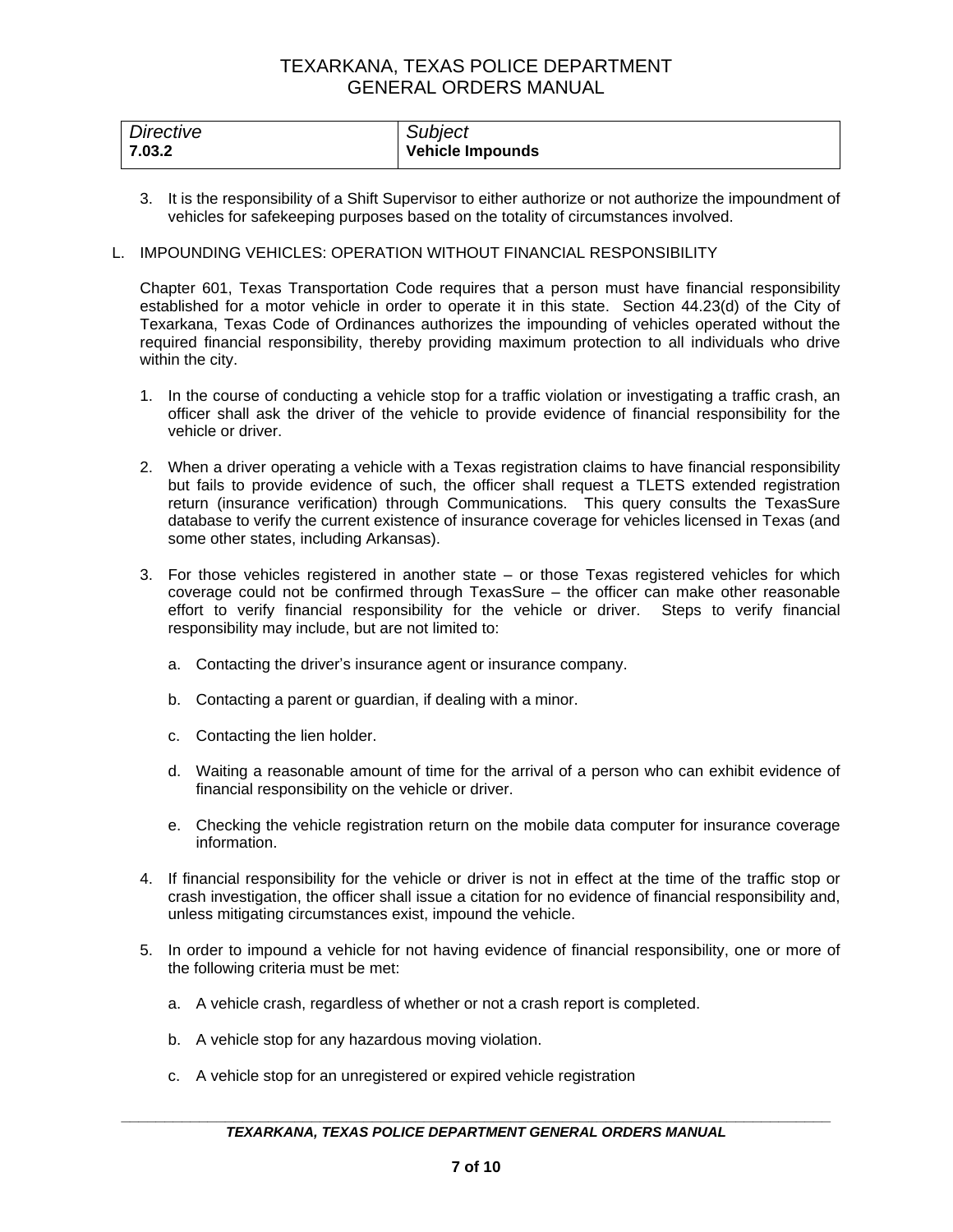| Directive | Subject          |
|-----------|------------------|
| 7.03.2    | Vehicle Impounds |

- d. A vehicle stop for a non-hazardous violation in which the driver does not have a valid drivers license.
- e. Waiting a reasonable amount of time for the arrival of a person who can exhibit evidence of financial responsibility on the vehicle or driver.
- f. Checking the vehicle registration return on the mobile data computer for insurance coverage information.
- 6. Impounding of a vehicle under City Ordinance 33-5(d) does not prohibit an officer from issuing additional citations to, or taking other reasonable enforcement action against, a person who operates a motor vehicle in violation of the financial responsibility requirements of Chapter 601, Texas Transportation Code.
- 7. If the officer determines that mitigating circumstances exist to not impound a vehicle operated without the required financial responsibility, the officer will seek supervisory approval to not impound the vehicle. Mitigating circumstances may include, but are not limited to:
	- a. Availability of other units to assist with the safe removal of occupants.
	- b. Calls for service.
	- c. Weather conditions.
	- d. Traffic volume, conditions, and speed.
- 8. An officer impounding a vehicle under City Ordinance 33-5(d) will make reasonable efforts to provide for the safety of the driver and any occupants. If there are no reasonable way to avoid placing the driver and any occupants in an unsafe situation, the officer will seek supervisory approval to not impound the vehicle. Examples of reasonable efforts include, but are not limited to:
	- a. Assisting the driver and any occupants in obtaining transportation to a safe place.
	- b. Providing the driver and any occupants a ride to a safe place nearest the location of the stop.
- 9. A vehicle impounded under City Ordinance 33-5(d) will be towed by the contract impound wrecker and taken to that impound wrecker company's vehicle storage facility.

#### M. RELOCATING A VEHICLE IN LIEU OF IMPOUNDING

- 1. A vehicle that is parked on a parade route or parked is such a manner as to hinder repair work of a public works crew may be relocated, via a Contract Wrecker, if practical and if the owner cannot be located. If it is impractical to relocate the vehicle the vehicle will be treated as a traffic hazard and impounded following Section 4(E) of this Directive.
- 2. If the vehicle is relocated, it should be relocated in the immediate area. The officer shall notify Communications as to the new location of the vehicle.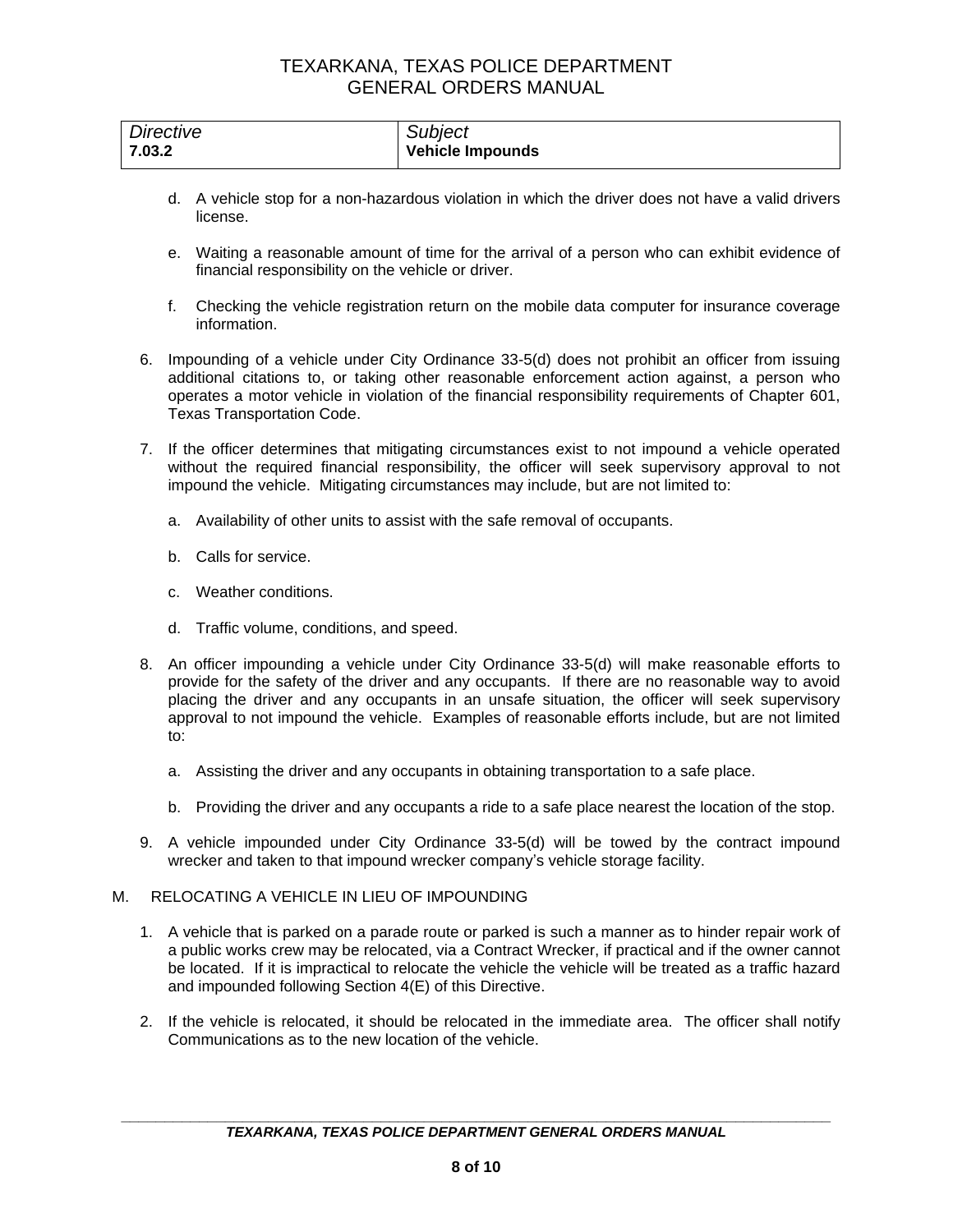| Directive | <b>Subject</b>          |
|-----------|-------------------------|
| 7.03.2    | <b>Vehicle Impounds</b> |

### N. INVENTORY OF PROPERTY WHEN IMPOUNDING VEHICLES

- 1. An inventory is an administrative process by which items of property in an impounded vehicle are listed and secured. An inventory is not a search and is not used as a substitute for a search.
- 2. It is the responsibility of officers impounding vehicles to:
	- a. Thoroughly inspect and inventory the affected vehicle's exterior and interior that includes the passenger and trunk areas of automobiles and the passenger and bed areas of trucks (whether the bed is enclosed or open) for all property, personal and otherwise, in an effort to properly provide for the safekeeping of all impounded property and to assure the liability of damaged and/or lost property to the responsible party.
	- b. Inventory the contents of articles such as briefcases, boxes and other containers that are not secured by locks or by other devices that would cause damage if opened.
- 3. Once an inventory is made of the contents of any container, it is the responsibility of the officer to properly secure the container so that no damage or loss occurs resulting from the inventory.
- 4. If a vehicle to be impounded is locked, the officer should make a reasonable effort to gain entry to the vehicle without damaging the vehicle. If he cannot enter the vehicle without damaging it, the officer will leave the vehicle locked and will not inventory the property. The officer notes such on the Impounded Vehicle Report and in his/her incident report.
- 5. The ignition keys to impounded vehicles will remain with the vehicle at the vehicle storage facility, and the remainder of the keys will be placed in the prisoner's property or placed into Property and Evidence.
- 6. An officer shall place any property of great value located in a vehicle into Property and Evidence.
- 7. If during the inventory of a vehicle's contents, it happens that an officer locates articles considered contraband or evidence connected with the commission of an offense, the officer shall place the articles into Property and Evidence.

## O. CONTRACT WRECKERS

- 1. By ordinance, the City may enter into contracts with a number of wrecker companies for "nonconsent" tows. The Traffic Sergeant is designated as the Towing Contract Enforcement Officer.
- 2. Wrecker companies who contract with the city must comply with the provisions of the contract.
- 3. The Contract Wrecker shall arrive on scene within 30 minutes of being notified. Officers should make the Traffic Sergeant aware of violations in memorandum form via the chain of command.
- 4. Before leaving the site of the crash, the Contract Wrecker shall completely remove all wreckage or debris (including broken glass) from the street. Removal of wreckage will not be considered completed by merely sweeping debris to the curb line.
- 5. The department reserves the right to cancel any tow truck call prior to hook-up without charge.